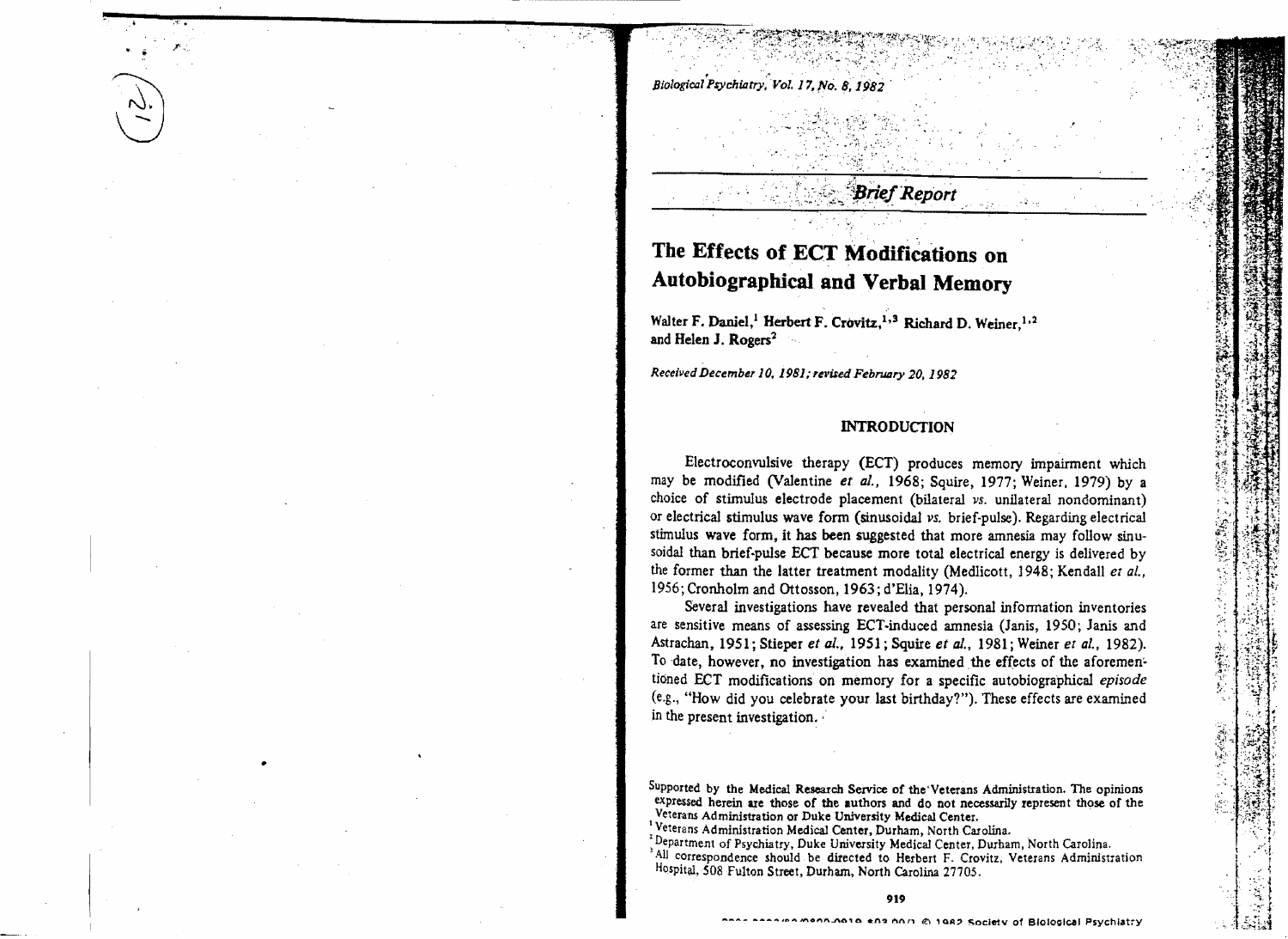no Daniel, Crovjtz., Weiner, and Rogers

#### MATERIAL AND METHODS

#### Subjects

A group of 16 male inpatients, all meeting Research Diagnostic Criteria (Feighner *et al.•* 1972) for major depressive disorder, was studied. The Hamilton Interviewer·Rated Depression Scale (Hamilton, 1960) was administered be· fore each patient's first ECT to measure severity of depression. Patients with any evidence or history of neurological dysfunction were excluded. No patient was tested who had received ECT within 12 months prior to his present ECT course. Dominance was determined by a battery modified from d'Elia (1970). All patients were strongly right-body dominant.

#### ECT Technique

Patients received either standard *bilateral* frontotemporal ECT or *unilateral nondominant* ECT (d'Elia, 1970, placement). Electrical stimulation was either bidirectional *briefpulse* (SOO·mA peak amplitude, 60 pulse-pairs/sec,0.7S· to I.S-msec pulse duration, 1.25· to 2.00-sec pulse train duration; MECTA Corp. device) or bidirectional sinusoidal (140-170 V rms, 60 Hz, 0.5-to 1.0-sec train duration; Medcraft 8-24 Mark III device). Thus four treatment groups were formed (unilateral nondominant pulse, unilateral non dominant sine, bilateral pulse, bilateral sine). Patients were randomly assigned to one of these four groups.

ECT was administered three times a week (M,W,F). Patients were premedicated with atropine (mean of 0.6 mg im) 30 min before ECT. Anesthesia was produced by intravenous methohexital, and subtotal muscle relaxation was achieved by intravenous succinylcholine. Ventilation with  $100\%$  O<sub>2</sub> was begun shortly after methohexital injection and was continued (except for several seconds during electrical stimulation) until satisfactory spontaneous respiration was achieved.

Seizures were monitored electroencephalographically. Seizure length was taken as time until cessation of epileptiform activity. The number of joules of electrical energy was measured with a custom-made integrating watt-second meter (Indiana University). Table I illustrates patient and ECT variables. The four groups were balanced with respect to all of these variables except electrical energy. Sinusoidal stimulation delivered more joules of electrical energy than did pulse stimulation (means: sine = 68.6 joules, pulse = 30.6 joules;  $F = 13.6$ , df = 1. 12,  $p < 0.01$ ), a difference which is consistent with that reported elsewhere (e.g., Weiner, 1980),

ECT Modifications and Memory 1921

~;. oo;-.J

| <b>Variable</b>      | Range    | Mean | Standard deviation |  |
|----------------------|----------|------|--------------------|--|
| Age (years)          | 28-73    | 58.2 | 13.2               |  |
| Hamilton score       | $-30-62$ | 47.7 | 11.8               |  |
| "Education (years)   | 4-16     | 10.2 | 3.1                |  |
| Methohexital (mg)    | 60-80    | 65.6 | 8.9                |  |
| Succinylcholine (mg) | 60-120   | 73.8 | 18.2               |  |
| Seizure length (sec) | 25-195   | 57.2 | 41.7               |  |
| Joules of energy     | 13-129   | 49.6 | 31.3               |  |

## Table L Patient and ECT Variables

<sup>~</sup>"!',.'" • .j.........r • .• -~ ,'"~: ••~ \' 1'.. ,:"T'"'\;.' ... ~ • ~~-.' "l,., .J'J-! 1.

#### Memory Testing

Base-line memory testing was attempted 45 min (mean: 50 min) before each patient's sixth ECT. At this time, patients were read the "Airplane List" (Crovitz, 1979) three times. This story contains ten target words structured in a bizarre-imagery chain-mnemonic format to encourage deep and elaborate encoding (Crovitz, 1979). After each reading, free-recall memory was tested. Following the third free-recall testing, multiple-choice recognition memory was tested. The correct word was randomly interspersed with four distractor words. The last testing mode (story-cued recognition) involved reading each sentence of the story one at a time, with a missing blank(s) where the target word belonged. The same choices used in multiple-choice testing were printed below each sentence. Patients were instructed to guess on both recognition tests if they did not know the correct word.

Twenty-four hours after ECT, each patient was first asked "Do you remember being told a story containing ten words yesterday morning before your treatment?" The patient's "yes" or "no" response was accepted on face value as indicating the presence or absence of autobiographical memory for having heard the Airplane List. Each patient was informed that he was told a story before his treatment, and was asked to free-recall words from the story. Multiplechoice and story-cued recognition testing were then performed exactly as was done before ECT.

# **RESULTS**

Table II displays autobiographical memory as a function of electrode placement and stimulus wave form. An exact Mantel-Haenszel Test (Thomas, 1975) revealed less autobiographical memory following bilateral than unilateral

.:' .':-' ..*:-r:,tJ* 

 $\mathcal{F} \subset \mathcal{F}$ 

.:' ~ i~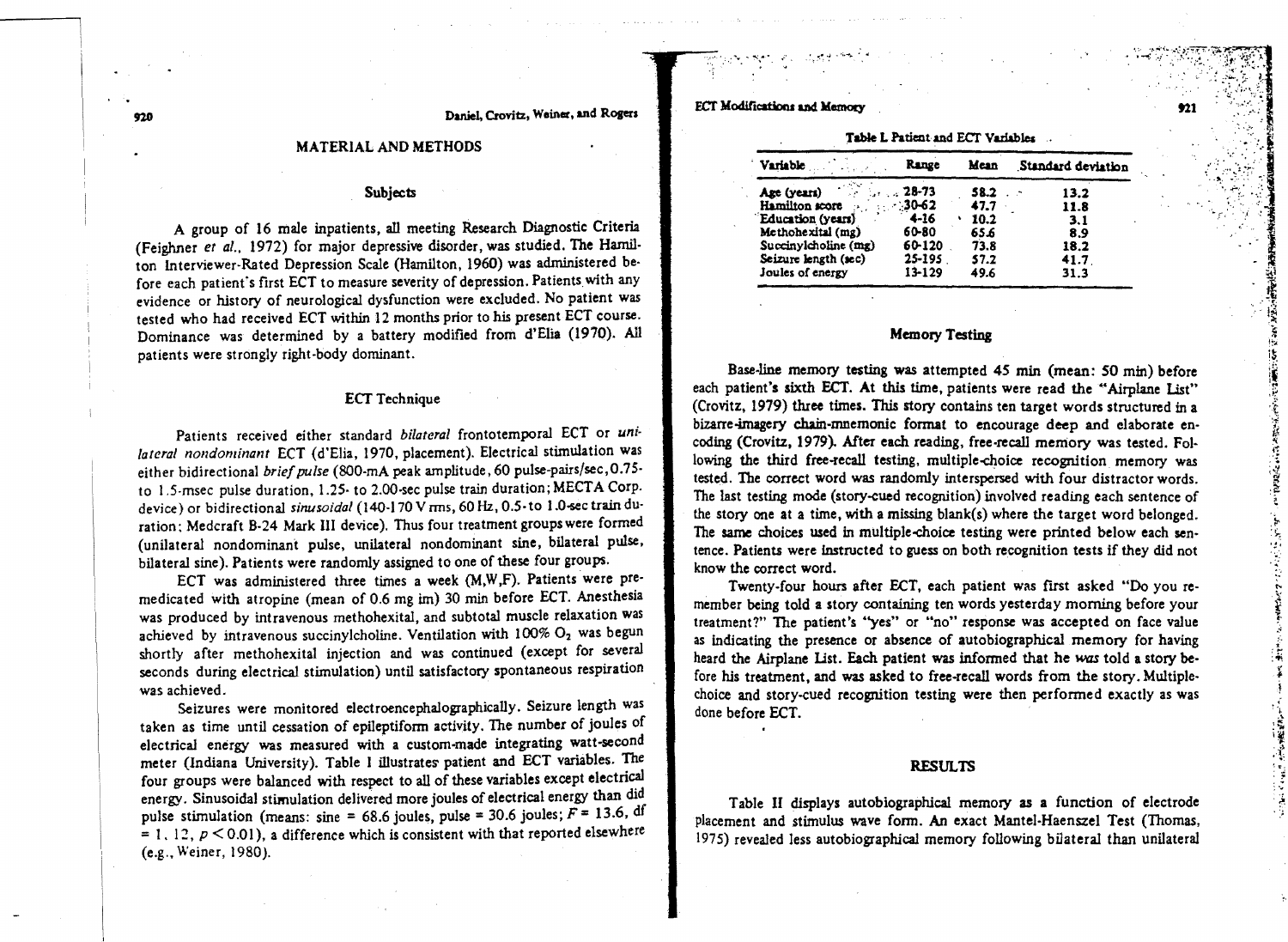#### **ECT Modifications and Memory**

a Shaffanishar

Daniel, Crovitz, Weiner, and Rogers

Table II. Autobiographical Memory as a Function of Electrode Placement and Stimulus Wave Form

|                                     | <b>Treatment</b> modality             |                                 |                                 |                                  |  |  |  |
|-------------------------------------|---------------------------------------|---------------------------------|---------------------------------|----------------------------------|--|--|--|
| Autobiographical<br>memory present? | <b>Bilateral</b><br>sine<br>$(n - 3)$ | Bilateral<br>pulse<br>$(n = 4)$ | Unilateral<br>sine<br>$(n = 5)$ | Unilateral<br>pulse<br>$(n = 4)$ |  |  |  |
| Yes                                 | 0                                     |                                 |                                 |                                  |  |  |  |
| No                                  |                                       |                                 |                                 |                                  |  |  |  |

nondominant ECT ( $p < 0.01$ ), but no effect due to stimulus wave form ( $p >$ 0.20). There was no difference in joules of electrical energy ( $t = 0.87$ ,  $p > 0.20$ ) or seconds of seizure length ( $t = 0.49$ ,  $p > 0.20$ ) between patients with and without autobiographical memory.

Figure 1 displays the amount of pre-post ECT forgetting of Airplane List words as a function of treatment group. Analysis of variance revealed a significant main effect for electrode placement ( $F = 9.2$ , df = 1, 12,  $p < 0.05$ ), with greater forgetting following bilateral than unilateral ECT. There was no main effect for stimulus wave form  $(F = 1.9, df = 1, 12, p > 0.10)$ , and there was no



Fig. 1. Mean percentage of words forgotten before and after ECT in relation to treatment group.

interaction of electrode placement with stimulus wave form  $(F = 0.9, df = 1.12)$ .  $p > 0.20$ ). Pairwise Tukey tests revealed that bilateral ECT produced more forgetting than unilateral ECT on free-recall testing  $(p < 0.05)$ , but not on multiple-choice or story-cued recognition testing  $(p > 0.05)$ .

#### **DISCUSSION**

Sinusoidal stimulation did not produce significantly greater autobiographical or verbal amnesia than did brief-pulse stimulation. Other studies have reported more amnesia following sinusoidal than pulse stimulation, but these studies contain the following serious methodological inadequacies: failure to establish statistical significance for alleged intertreatment amnestic differences (Medlicott, 1948; Epstein and Wender, 1956; Valentine et al., 1968); confounding of results by postictal confusion (Medlicott, 1948; Valentine et al., 1968); failure to specify whether patients were oxygenated (Medlicott, 1948; Kendall et al., 1956; Valentine et al., 1968); intertreatment difference in hypoxia (Epstein and Wender, 1956); and intertreatment differences in treatment number and spacing (Kendall et al., 1956). Our study contains none of these methodological inadequacies, and no statistically significant effect of stimulus wave form on memory functions was observed.

Regarding electrode placement, our results are consistent with other reports of greater retrograde amnesia following bilateral than unilateral nondominant ECT (e.g., Lancaster et al., 1958; Cannicott and Waggoner, 1967; Costello et al., 1970; d'Elia, 1970; Weiner et al., 1982). However, this is the first investigation to demonstrate a statistically significant greater impairment in memory for an autobiographical episode following bilateral than unilateral nondominant ECT.

The forgetting of an autobiographical episode as simple as having heard the Airplane List before ECT is not a trivial phenomenon. Similar ECT-induced autobiographical memory failures, if added across a course of ECT, may produce gross autobiographical memory gaps that may be disconcerting to a patient and a patient's family, because the patient's sense of continuity with his or her own past may be disrupted. It is not yet known how far back in time autobiographical deficits extend. Nor is it known whether low-energy brief-pulse ECT will reduce these deficits if autobiographical memory is evaluated more thoroughly than in the present investigation.

#### **REFERENCES**

Cannicott, S. M., and Waggoner, R. W. (1967). Unilateral and bilateral electroconvulsive therapy: A comparative study. Arch. Gen. Psychiat. 16: 229.